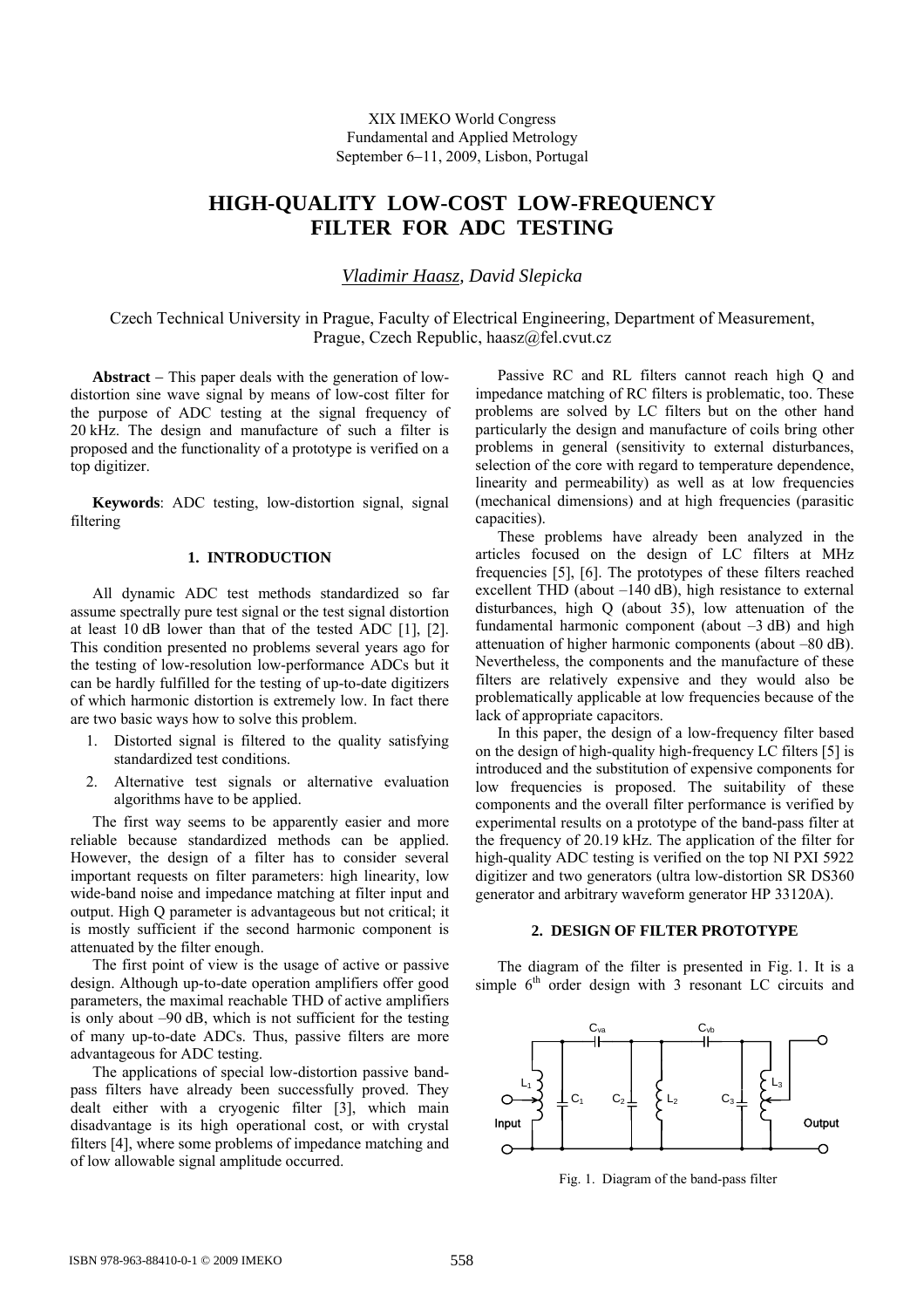capacitive coupling [5] (see Fig. 1). Impedance matching is solved there by a low-impedance branch of the input and output coil.

Components' values were computed for Chebyshev 0.1 dB approximation using known band-pass frequency and capacitors  $C_1-C_3$ . The band-pass frequency of 20.19 kHz was chosen witch respect to an existing band-stop filter that could be used for the measurement of the band-pass filter. Polypropylene capacitors  $220 \text{ nF} / 1250 \text{V} = / 600 \text{V}$  with metal foil electrodes and 5% tolerance were selected because of their low price, high capacity and high voltage. High nominal voltage of capacitors is needed because of good linearity in low voltage working range. Capacitors with higher capacity could also be used and the inductances needed in resonant circuits could be decreased but this would also decrease the  $Q_L$  of coils because  $Q_L = \omega L / R_L$ ,  $L \approx N^2$ ,  $R \approx N$ . All values of filter components are shown in Table 1.

Table 1. Components' values

| $C_1 - C_3$ | $L_1, L_3$  |        | $C_{\text{va}}$ , $C_{\text{vb}}$ |
|-------------|-------------|--------|-----------------------------------|
| $220$ nF    | $282 \mu H$ | 277 µH | $4.16$ nF                         |

The coupling capacitors of the same type like resonant capacitors were used (polypropylene capacitors 4.7 nF /  $1250V = / 600V \sim$  with metal foil electrodes and 5% tolerance).

The most critical part of filter design is the choice of coil cores. With respect to maximal filter linearity the cores must not consist of any ferromagnetic material and their mechanical dimensions must not be very temperature dependent. Taking these requests and also the price into account, glass bottles were chosen for the first prototype. In order to reduce coils' resistances, thick ø 1.5 mm isolated wire was used – the maximal diameter for almost 100% coverage of bottle cylinder surface. The wire was fixed to the bottles by glue and all components were also glued to a board (see Fig. 2).



Fig. 2. Prototype of the band-pass filter

Since the capacities are fixed, the tuning of the filter had to be accomplished by means of inductances. Exact resonant frequency of each LC circuit was tuned separately and observed by means of a spectrum analyzer. The lowimpedance branches were also adjusted at the end so that maximal accuracy of impedance matching could be reached.

The first filter prototype was designed mainly with the aim of the suppression of parasitic higher harmonic components and with regard to minimal price. Thus, the shielding of each coil as well as of whole filter was not manufactured. This implies an inductive coupling among coils and consequently lower attenuation in band-stop band as well as higher sensitivity to external distortion.

#### **3. FILTER PARAMETERS**

Experimental measurements on the filter prototype were performed. In all measurements, the filter was placed so that the distance to surrounding ferromagnetic parts could be enlarged. Copper plate at the bottom of the filter suppressed the most significant external disturbances. The effect of eddy currents in the copper plate was negligible at the operational frequency of the filter.

Measured values of filter attenuation are shown in Table 2. The attenuation is a flat line until 4.5 MHz where parasitic components begin deforming the characteristics. Note that if each of the coils is shielded, the coupling among the coils is reduced and higher attenuation could be expected. Q of the filter was about 19. The most problematic measurement was filter linearity. Although the dynamic range of about 130 dB of the measurement setup was reached by the application of the band-stop filter, maximal amplitude of a generator and minimal digitizer range, higher harmonic content was not measurable.

Table 2. Filter attenuation

| harmonic    |   |    |               |    |     |  |
|-------------|---|----|---------------|----|-----|--|
| component   |   |    | $\mathcal{D}$ | h. |     |  |
| attenuation | h | 73 | 73 72 72      |    | 71. |  |

## **4. APPLICATION FOR ADC TESTING**

The measurements on the top NI PXI 5922 digitizer and with two different generators (SR DS360 and HP 33120A) were performed. The SR DS360 generator and the NI PXI 5922 digitizer provide high THDs but considering the nominal THD of the digitizer, the generator seems not to be spectrally pure enough for the testing of this digitizer (see Table 3). To verify this hypothesis, the digitizer was tested both directly by the signal from the generator and by this signal passed through the filter (see Fig. 3).

Table 3. Levels of harmonic components of SR DS360 generator

| harmonic<br>comp. |  |  |                                                         |  |  |
|-------------------|--|--|---------------------------------------------------------|--|--|
| level<br>(dBc)    |  |  | $-104$ $-110$ $-127$ $-118$ $-127$ $-123$ $-135$ $-129$ |  |  |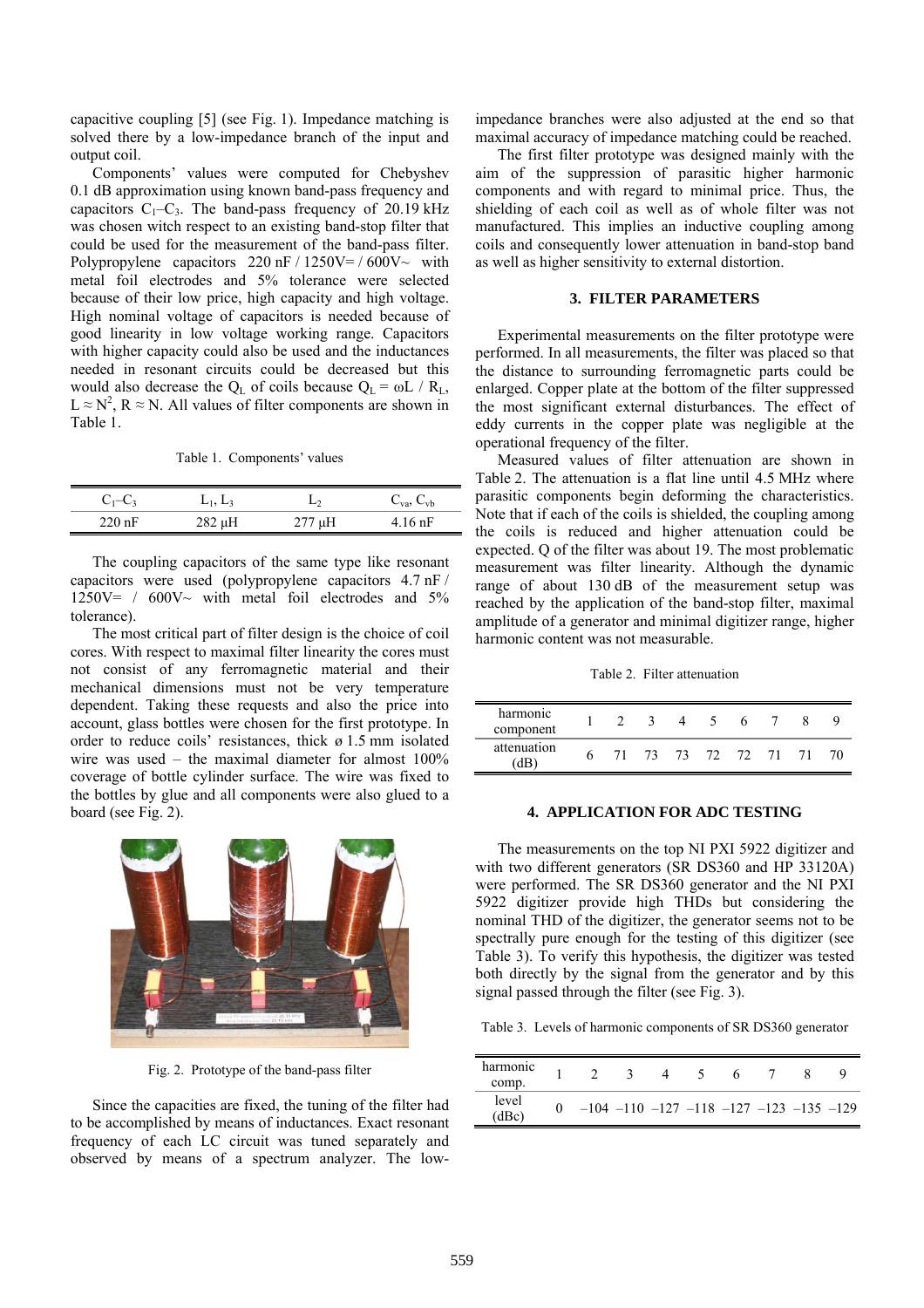

Fig. 3. Measurement setup

Apparently the filter decreased harmonic distortion of the test signal (this is obvious particularly on the second harmonic component) but also significantly reduced wideband noise. Consequently the measured values of all the SINAD, THD and SNHR are better when using the filter. These values correspond to the actual digitizer performance at the sampling frequency of 500 kHz. The noise at low frequencies and some spurious components that appeared in the amplitude frequency spectra 4b) are caused by improper shielding of the filter; these could be suppressed when the filter is placed into non-ferromagnetic shielding case. In this measurement setup the measured values of the SNHR and consequently the SINAD could be still higher.



Fig. 4. Measured amplitude frequency spectra – SR DS360 generator (Welch average 31×64 kSa, 50% overlapping)

Table 4. Levels of harmonic components

| harmonic<br>comp.        |                                                              | $\mathcal{R}$ | 4 5 | 6 |  |  |
|--------------------------|--------------------------------------------------------------|---------------|-----|---|--|--|
| without<br>filter $(dB)$ | $-1$ $-105$ $-99$ $-117$ $-100$ $-118$ $-102$ $-119$ $-105$  |               |     |   |  |  |
| with filter<br>(dB)      | $-1$ $-119$ $-102$ $-113$ $-102$ $-116$ $-104$ $-117$ $-107$ |               |     |   |  |  |

The applicability of the filter was also tested on an arbitrary waveform generator HP 33120A. The parameters of this generator are obviously not sufficient for top digitizer testing but the filtering enables the application of such common generator (see Table 5 and Fig. 5).

Table 5. Levels of harmonic components – HP 33120a

| harmonic<br>comp.     |                                                              | 3 | 4 | $\sqrt{5}$ | 6 |  |  |
|-----------------------|--------------------------------------------------------------|---|---|------------|---|--|--|
| without<br>filter(dB) | $-1$ $-77$ $-80$ $-90$ $-93$ $-108$ $-96$ $-112$ $-110$      |   |   |            |   |  |  |
| with filter<br>(dB)   | $-1$ $-119$ $-100$ $-112$ $-100$ $-116$ $-102$ $-119$ $-105$ |   |   |            |   |  |  |



 $\overline{a}$  $SINAD=92.93dB$ THD=-94.22dB<br>SNHR=98.8dB  $-20$  $-40$ .<br>SD magnitude (dBfs)  $-80$  $-100$  $.120$  $-1.40$  $-160\binom{1}{0}$  $\overline{0.5}$ 5  $\overline{25}$ frequency (Hz)  $\times 10^5$ b) with filter

Fig. 5. Measured amplitude frequency spectra – HP 33120A generator (Welch average 31×64 kSa, 50% overlapping)